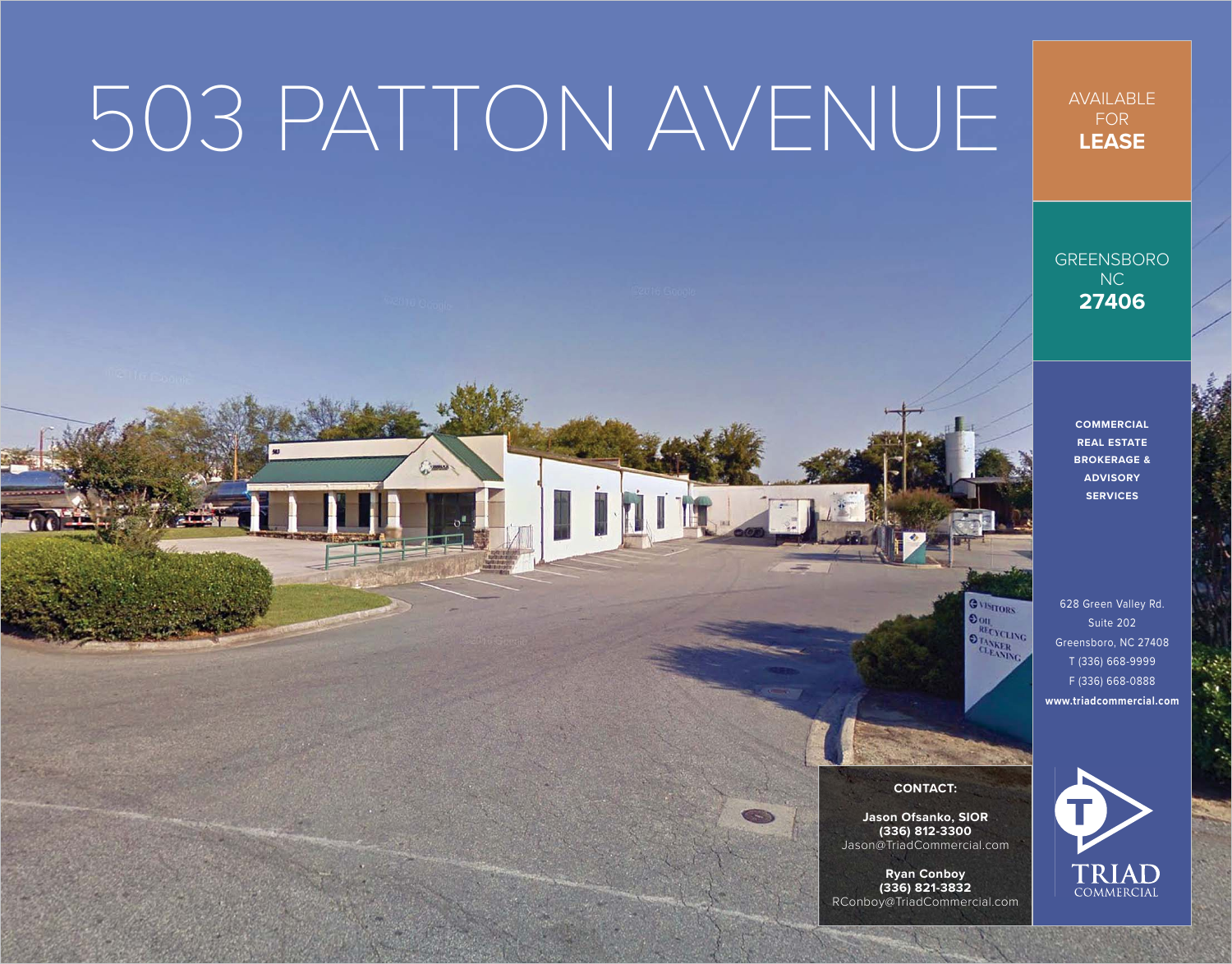## 503 PATTON AVENUE



## **Property Information / Highlights**

- Available for Lease
- 12,000 SF (6,000 SF of office and 6,000 SF of warehouse)
- \$5,000 per month (Modified Gross)
- Functional layout of private offices, open area, conference and break room.
- One (1) dock height loading door.
- 16' warehouse clear height
- Twenty (20) parking spaces

**CONTACT: Jason Ofsanko, SIOR (336) 812-3300** [Jason@TriadCommercial.com](mailto:Jason@TriadCommercial.com) **Ryan Conboy (336) 821-3832** [RConboy@TriadCommercial.com](mailto:RConboy@TriadCommercial.com)

All information furnished regarding property for sale, rental, or financing is from sources deemed reliable, but no warranty or representation is made as to the accuracy thereof and same is submitted subject to errors, omissions, change of price, rental or other conditions, prior sale, lease or financing or withdrawal without notice. No liability of any kind is to be imposed on the broker herein. Co-Brokerage: Compensation offered to Buyer/Tenant Agent subject to separate co-brokerage agreement. Subagency is not offered. Compensation is not offered to Principals, their Affiliates or Subsidiaries.

AVAILABLE FOR **LEASE**

GREENSBORO NC **27406**

> **COMMERCIAL REAL ESTATE BROKERAGE & ADVISORY SERVICES**

628 Green Valley Rd. Suite 202 Greensboro, NC 27408 T (336) 668-9999 F (336) 668-0888 **[www.triadcommercial.com](http://www.triadcommercial.com)**